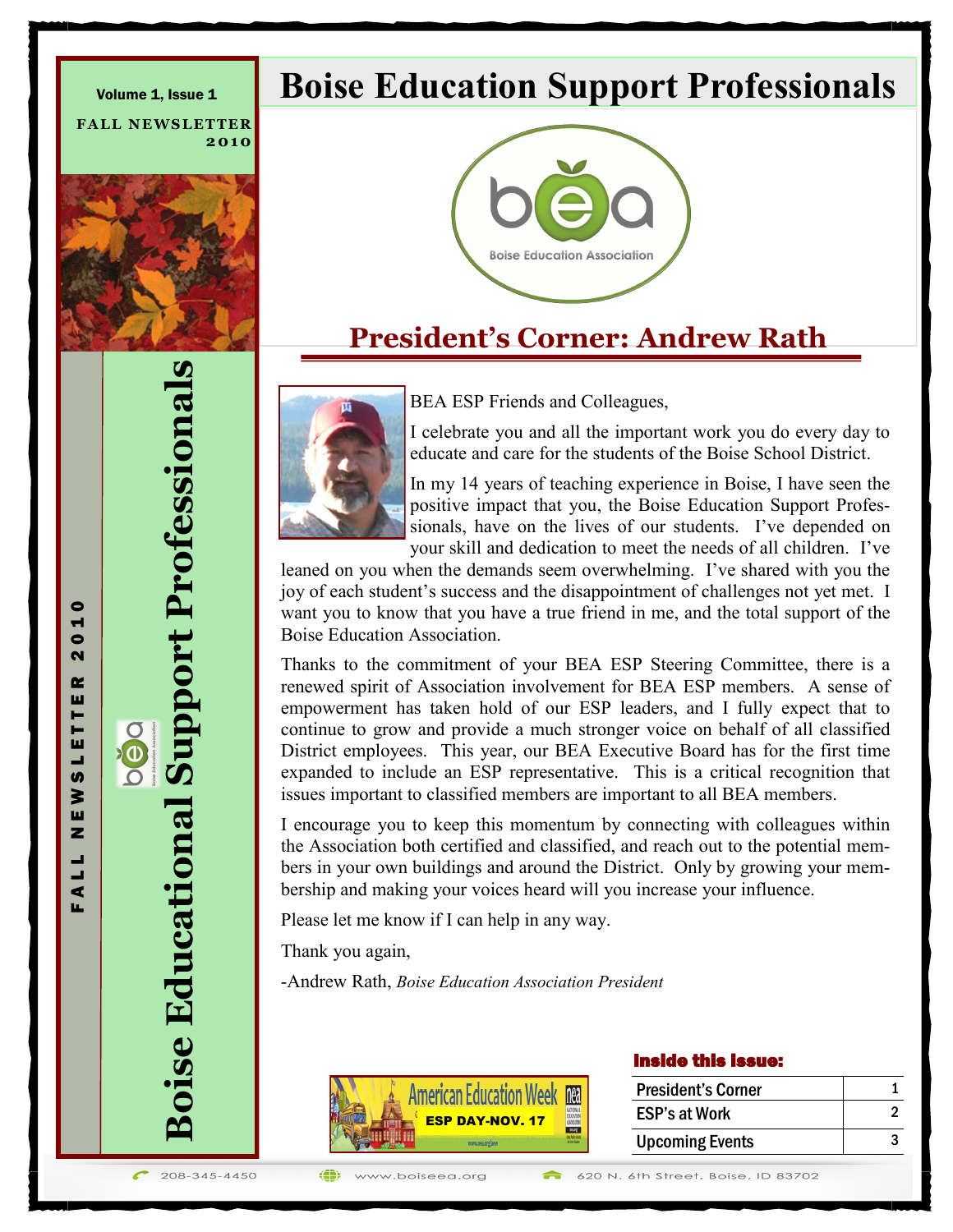## **ESP At Work**

### **First Annual BEA ESP Picnic**



The weather could not have been more perfect for the first annual Boise Educational Support Professionals (ESP) picnic, organized by the Boise Education Association's Steering Committee. This year's

picnic was funded by a grant. Around one hundred people enjoyed sandwiches, salads, chips, cake and beverages. Held in the beautiful setting of Winstead Park on August 30, the festive time was complete with balloons and prizes for those who attended.

Families of classified staff of the Boise School District were included in the invitation. It was a fun time getting to meet and visit with our co-workers and their families. It was wonderful to have a celebration especially for the ESPs and their families.

Information was available regarding the many valuable benefits of BEA membership. Many kudo's to the BEA ESP Steering Committee for a job well done.

*-*Suszan Kats*, Horizon* 



### **ESP's On The Move**



In September four members of the BEA ESP Steering Committee attended the National Education Association sponsored training "Organize for Power" in Seattle. The focus of the training was to provide attendees with the tools to

### **Wellness Updates**

Be sure to read the blue Joint Insurance Committee memo that went out to all benefit eligible employees on September 27 and the Wellness Pamphlet that was mailed to employee homes for the

help identify the needs of fellow workers, share personal stories and empower them to work with their local associations. At the end of the training the attendees set a goal to grow the ESP membership in the Boise Education Association to 200 members within the next two years.

In October four members of the BEA ESP Steering Committee also attended workshops and a conference in Las Vegas.

*"Never do for others what they can do for themselves." Saul Alinsky*

-Rachelle Bernard, *DSC* 



latest information on this year's Wellness screenings.

The number of visits for the Nutrition EAP has been increased to six visits. To schedule an appointment call 367-7484.

The number of visits for the Mental Health EAP as been increased to 10 visits. To schedule an appointment call 367-3000.

-Rachelle Bernard, *DSC BEA Insurance Committee*

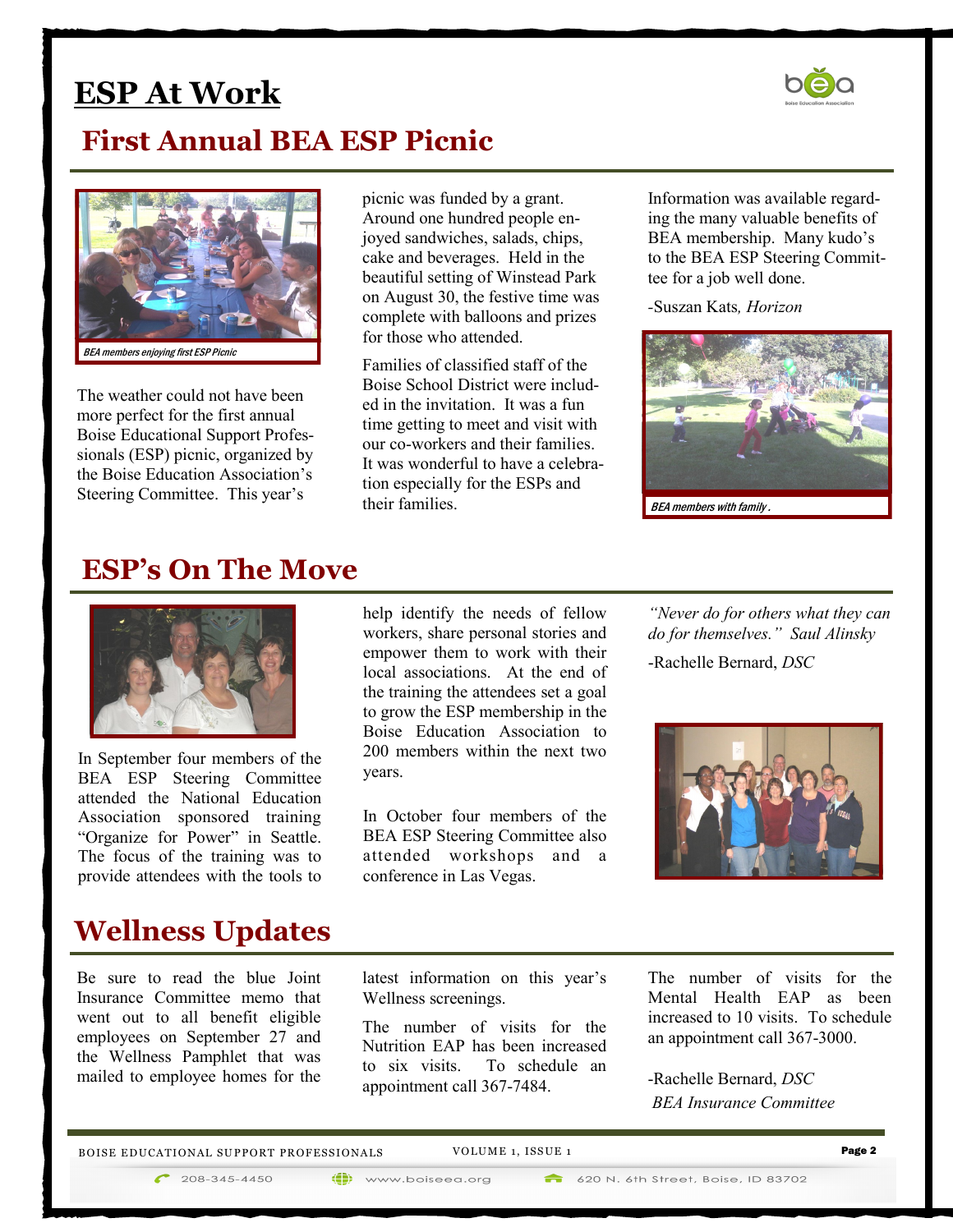

**Membership Doesn't Cost — It Pays!**<br>Among the many ways that the time when we are trying to stre<br>Boise Education Association ben-<br>efits its' members are the dis-<br>counts that are provided at the Na-<br>tional Education Associ Among the many ways that the Boise Education Association benefits its' members are the discounts that are provided at the National Education Association website. These include discounts at places like Macy's, Target and others "normal" shopping stops. At a

time when we are trying to stretch our dollars, BEA membership can save you more than you pay in dues.

American Education Week

 As a one income ESP, I look for savings everywhere I can. I don't have the luxury of paying full price

when there are discounts to be found. The BEA discounts save me money and they are easy to access through the web site. (I use the restaurant discounts for gift cards that I use as gifts.)

nea

tidea nea **DAHO** 

- Kathyn Pierce, *Hillside* 

### **IEA Delegate Assembly**



BEA/ESP members attending the Delegate Assembly in April were Christine Ronan, Hillside JH; Rachelle Bernard, *DSC*; Jerry Hannaman, Hawthorne; Kathyn Pierce, Hillside JH; and Linda Collins. Christine Ronan, a classroom para at Hillside JH, proposed a new business item from the floor which was approved by the general assembly.

### **BEA Education Support Professionals Steering Committee**

The BEA/ESP Steering Committee is a group of Educational Support Professionals who are BEA members and are working within the BEA to improve the employment situation for the ESP's in the Boise school district. This includes, but is not limited to, respect for and support of ESP jobs, fair treatment in hiring, job placement, and termination practices, and a living wage. The Committee is also working on training issues and opportunities for ESP employees.

| -BEA President,          | -Debra Brown, Horizon         | -Suzan Kats, Horizon          | <b>ACCALL YACHT CLUB</b><br>OPEN TO THE PUBLIC |
|--------------------------|-------------------------------|-------------------------------|------------------------------------------------|
| Andrew Rath              | -Jennifer Crumley, Horizon    | -Kathyn Pierce, Hillside      |                                                |
| -BEA Executive Director, | -Mary Gordon, Whitney         | -Jeanine Rishel, South        |                                                |
| Kathy Yamamoto           | -Bev Harrigfeld, Horizon      | -Suzanne Tracey, Grace Jordon |                                                |
| -Rachelle Bernard, DSC   | -Bruce Hellinga, Grace Jordon |                               |                                                |
|                          |                               |                               |                                                |

### **Upcoming Events**

### **2010**

**November**

17 - National ESP Day

17 - ESP Social at Grace Jordan Elementary, 4:00 p.m.

أتلفز

18 - BEA ESP Steering Committee Meeting at BEA Building, 5:00 p.m.

**December**

16 - BEA ESP Steering Committee Meeting at BEA Building, 5:00 p.m.

(iii) www.boiseea.org

Wellness Screening deadline is December 31.

For a list of times and locations please go to **www.boiseschools.org/benefits/wellness.**

V OLU ME 1, ISS UE 1 Page 3 B OISE E DU CA TI ONAL SUPPORT PR OFESS IONA LS

Anyone is welcome to join us at our BEA ESP Steering Committee Meetings.